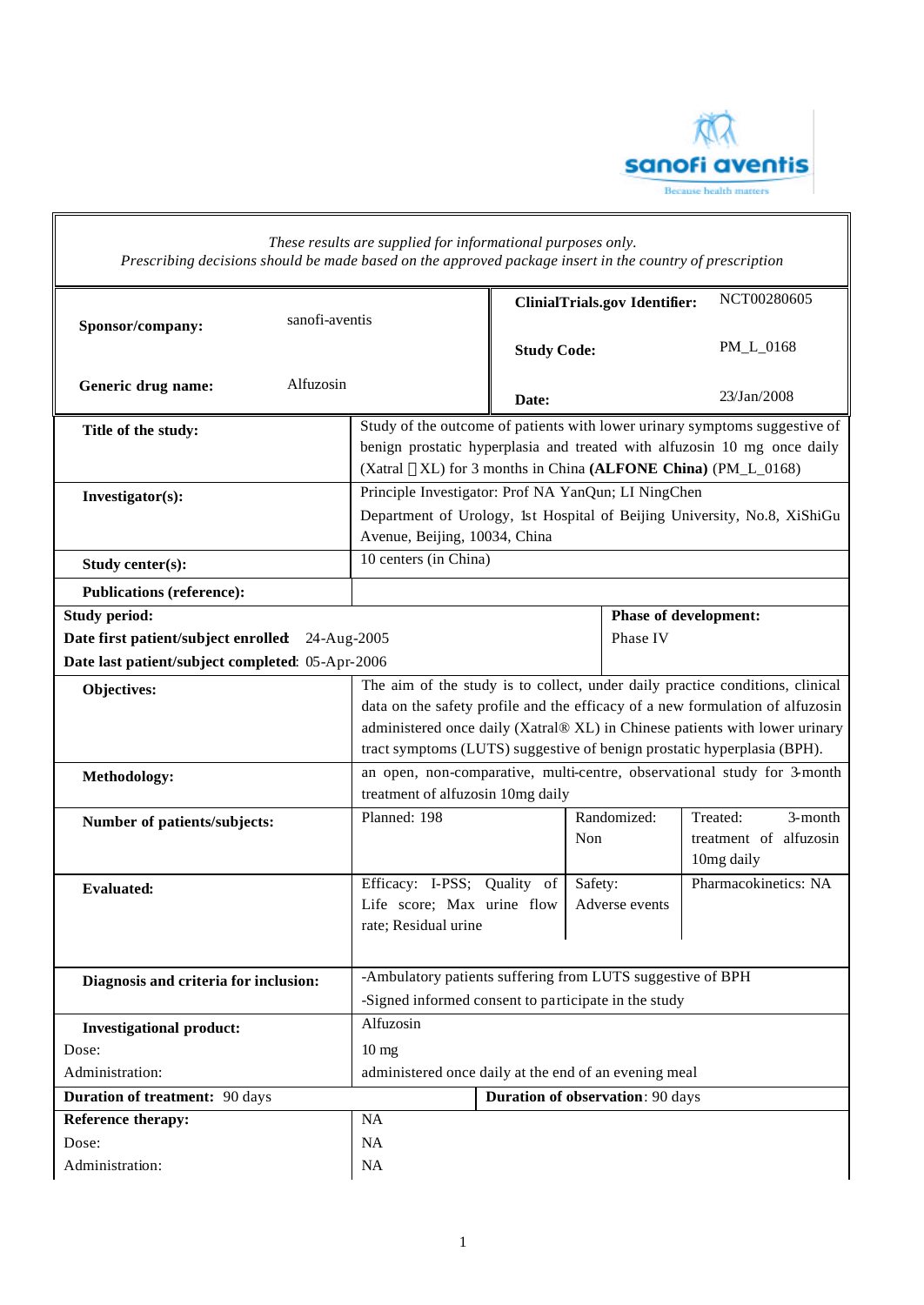| <b>Criteria for evaluation:</b>                                       |                                                                                                                                                                                                                                                                                                                                                                                                                                                                                                                                                                                                                                                                                                                                                                                                                                                                                                                                                                                                                                                               |  |  |  |  |
|-----------------------------------------------------------------------|---------------------------------------------------------------------------------------------------------------------------------------------------------------------------------------------------------------------------------------------------------------------------------------------------------------------------------------------------------------------------------------------------------------------------------------------------------------------------------------------------------------------------------------------------------------------------------------------------------------------------------------------------------------------------------------------------------------------------------------------------------------------------------------------------------------------------------------------------------------------------------------------------------------------------------------------------------------------------------------------------------------------------------------------------------------|--|--|--|--|
| Efficacy:                                                             | International Prostate Symptom Score (I-PSS) and Quality of Life score<br>were taken as primary efficacy criteria, maximum urine flow rate and<br>residual urine were secondary efficacy criteria.                                                                                                                                                                                                                                                                                                                                                                                                                                                                                                                                                                                                                                                                                                                                                                                                                                                            |  |  |  |  |
| Safety:                                                               | General clinical safety will be assessed by collection of spontaneously<br>reported adverse events at each visit. Cardiovascular safety will be assessed<br>at each visit by blood pressure and heart rate measurement in sitting position<br>after 10 minutes rest.                                                                                                                                                                                                                                                                                                                                                                                                                                                                                                                                                                                                                                                                                                                                                                                          |  |  |  |  |
| Pharmacokinetics:                                                     | NA                                                                                                                                                                                                                                                                                                                                                                                                                                                                                                                                                                                                                                                                                                                                                                                                                                                                                                                                                                                                                                                            |  |  |  |  |
| Pharmacokinetic<br>sampling<br>times<br>and<br>bioanalytical methods: | NA                                                                                                                                                                                                                                                                                                                                                                                                                                                                                                                                                                                                                                                                                                                                                                                                                                                                                                                                                                                                                                                            |  |  |  |  |
| <b>Statistical methods:</b>                                           | The analysis of the primary (efficacy) criteria will be performed on FAS and<br>PPS populations. To assess changes between D0 and Dend, a student test for<br>matched samples will be performed. IPSS total score and quality of life<br>index at D0, Dend and the absolute changes between D0 and Dend will be<br>described using the descriptive statistics mean, standard deviation, min, max<br>and n.<br>AE analysis will be performed on exposed patients (SS population) and on<br>adverse events occurring during the study and not present before the<br>administration of the study drug. N (%) patients with at least one AE, N (%)<br>with at least one vasodilatory AE; total number of AE with a recapitulative<br>table of the number and percentage of AE sorted by system organ class<br>(according to WHO art).<br>The distribution of the cardiovascular safety parameters (heart rate, blood<br>pressure) will be given in tables with descriptive statistics (mean, standard<br>deviation, minimum, maximum, N) at D0, Dend and Dend-D0. |  |  |  |  |
| Summary:                                                              | 10mg alfuzosin (Xatral XL®) extended-release tablets, when orally taken<br>once daily, can significantly improve the subjective symptomatic scores of<br>patients with benign prostatic hyperplasia and their quality of life, it can<br>increase the maximum flow rates, and decrease the residue urine volume<br>with good safety profile due to low incidence of adverse events.                                                                                                                                                                                                                                                                                                                                                                                                                                                                                                                                                                                                                                                                           |  |  |  |  |
| Efficacy results:<br>or<br>Pharmacodynamic results:                   | Dend vs D0: IPSS, mean decrease $7.8 \pm 5.07$ (from $20.76 \pm 6.20$ to<br>12.96±5.62, p<0.0001); Quality of life, mean decrease $1.56 \pm 1.19$ (from<br>4.01±1.00 to 2.52±1.02, p<0.0001); Maximum urine flow rate, mean<br>increase, $3.68 \pm 6.01$ ml/s (from $11.53\pm 6.54$ to $15.36\pm 4.88$ , p<0.0001);<br>Residual urine (in patients with D0 volume >50 ml), mean decrease $47.43 \pm$<br>59.05 ml (from 94.08±66.08 to 46.64±85.58, p<0.0001)                                                                                                                                                                                                                                                                                                                                                                                                                                                                                                                                                                                                  |  |  |  |  |